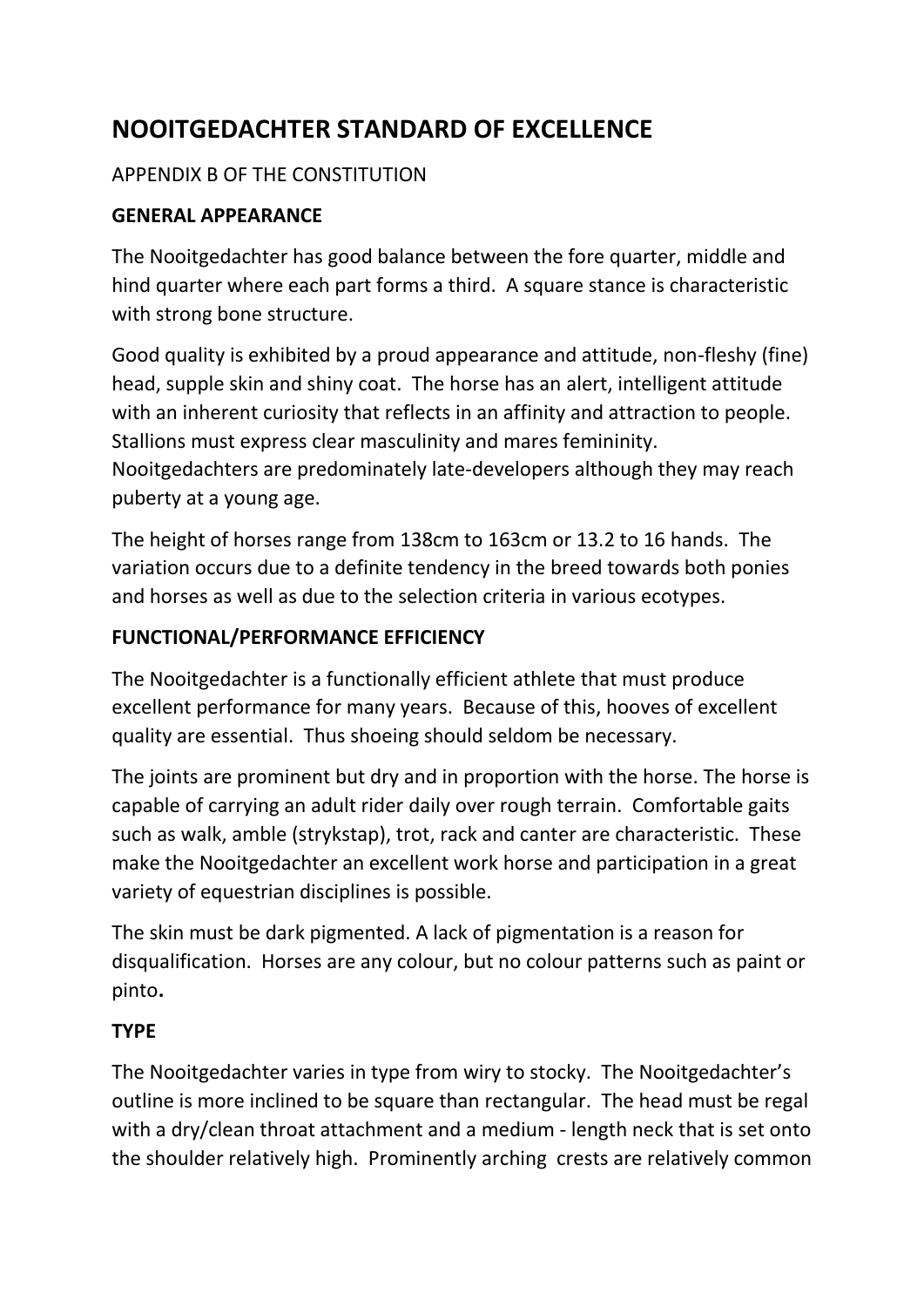and together with the dry/clean throat attachment increases the proud and regal appearance.

The body is relatively well muscled with the appearance of symmetrical roundness and good depth. The proportion between the forearm and cannon bone as well as gaskin and hind cannon bone is approximately two to one.

Characteristics of the Nooitgedachter that are expecially strongly apparent are their affinity to people, strong constitution and excellent digestive system, excellent legs and hooves, their comfortable ride and their grace.

#### **TEMPERAMENT**

The Nooitgedachter is known for its inherent attraction and affinity to people. Recognisable characteristics of good temperament are that the horses are adaptable and easy to train.

Movement is rhythmic, balanced and springy, with ground covering gaits. The Nooitgedachter in motion is an attractive picture with the flight of fore and hind hooves in line with each over while the horse is propelled from the loins. Although riding comfort, with the smooth gaits such as walk, amble**,** trot, canter, rack and gallop are characteristic, pacers are undesired because of the conformation faults associated with the pacing gait, which influences the correctness of gaits.

#### **HEAD**

A dry/clean head with strong, well defined cheeck bones and an open gullet is characteristic. Stallions have a proud, observant attitude. The head, seen from the front, is in proportion to the body, short from muzzle to forelock, with a broad flat forehead and relatively short sharp pointed ears that are correctly placed and mobile.

The profile must be straight or slightly concave, with cheek bones defined and prominent and the jaw bone straight in horses that have finished shedding teeth. The nostrils must be large and elastic. The eyebrows must be prominent but not too heavy. The top and bottom teeth must align. A dry/clean/ nonfleshy head with a pliable fine skin and defined points of bone and visible veins is preferred.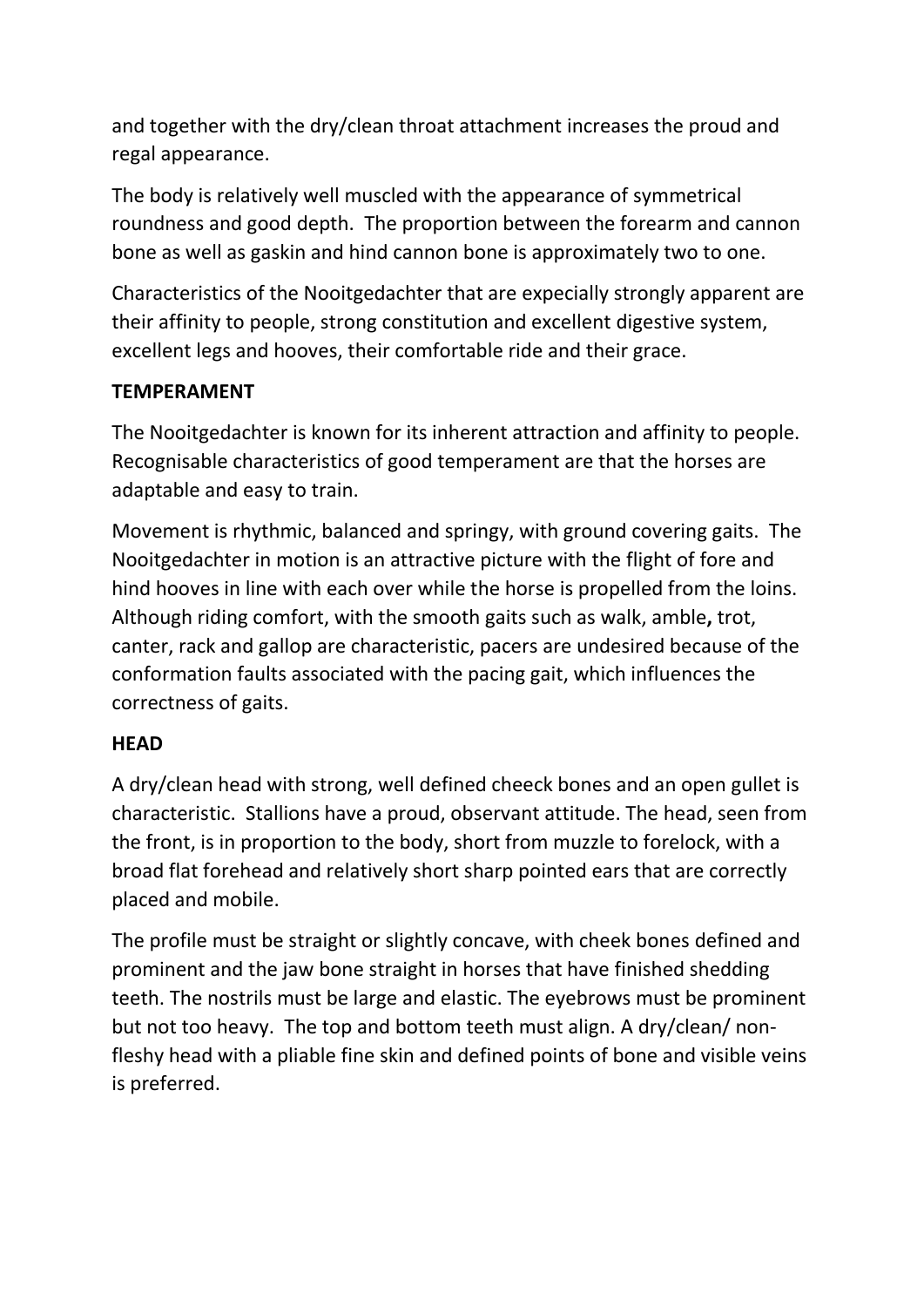# **EYES**

The eyes must be large, open and placed well apart. The eyebrows must be prominent but not too heavy. An intelligent, captivating gleam to the eye is aspired to. Wild, white and rolling eyes are not characteristic of the breed. In mares the eye should exhibit softness and femininity.

#### **NECK AND ATTACHMENT**

The neck is moderately long, supple and well-muscled with a dry head attachment. The throat latch is well defined with plenty of space in the gullet. The attachment with the shoulders is high and well defined. An arched crest in stallions, finer in mares is aspired to. The top line of the neck is longer than the under line. Manes are thick and abunadant.

#### **WITHERS AND SHOULDER ATTACHMENT**

A loose, deep and sloping shoulder with a long shoulder blade is striven for, while correct forearm / cannon bone proportion allows for long strides. A line from the point of shoulder to the highest point of the withers should form an angle of around 50 degrees with the horizon. The shoulder should be well muscled, but not loaded at the attachment with the withers. The withers should be higher than the croup and be in such a position that the saddle fits behind it naturally. The shoulder and pastern should have the same approximate angle.

#### **CHEST**

Seen from the side the chest floor (pectoral region) should be lower than the point of the elbow. Seen from the front the chest muscles should be well developed with a relative broad chest floor.The upper arm should be parallel to the rib cage. Seen from the side the humerus should be relatively short and upright and so bringing the forelegs far forward on the trunk.

#### **FORE LEGS**

The proportion between the forearm and the cannon bone must be approximately two to one. The horse, seen from the front, should stand square on its forelegs.

Seen from the front, a straight line shoulde run from the point of shoulder, through the middle of the knee, the cannon bone, the fetlock and the hoof. Seen from the side the leg should stand vertically. The forearm should be long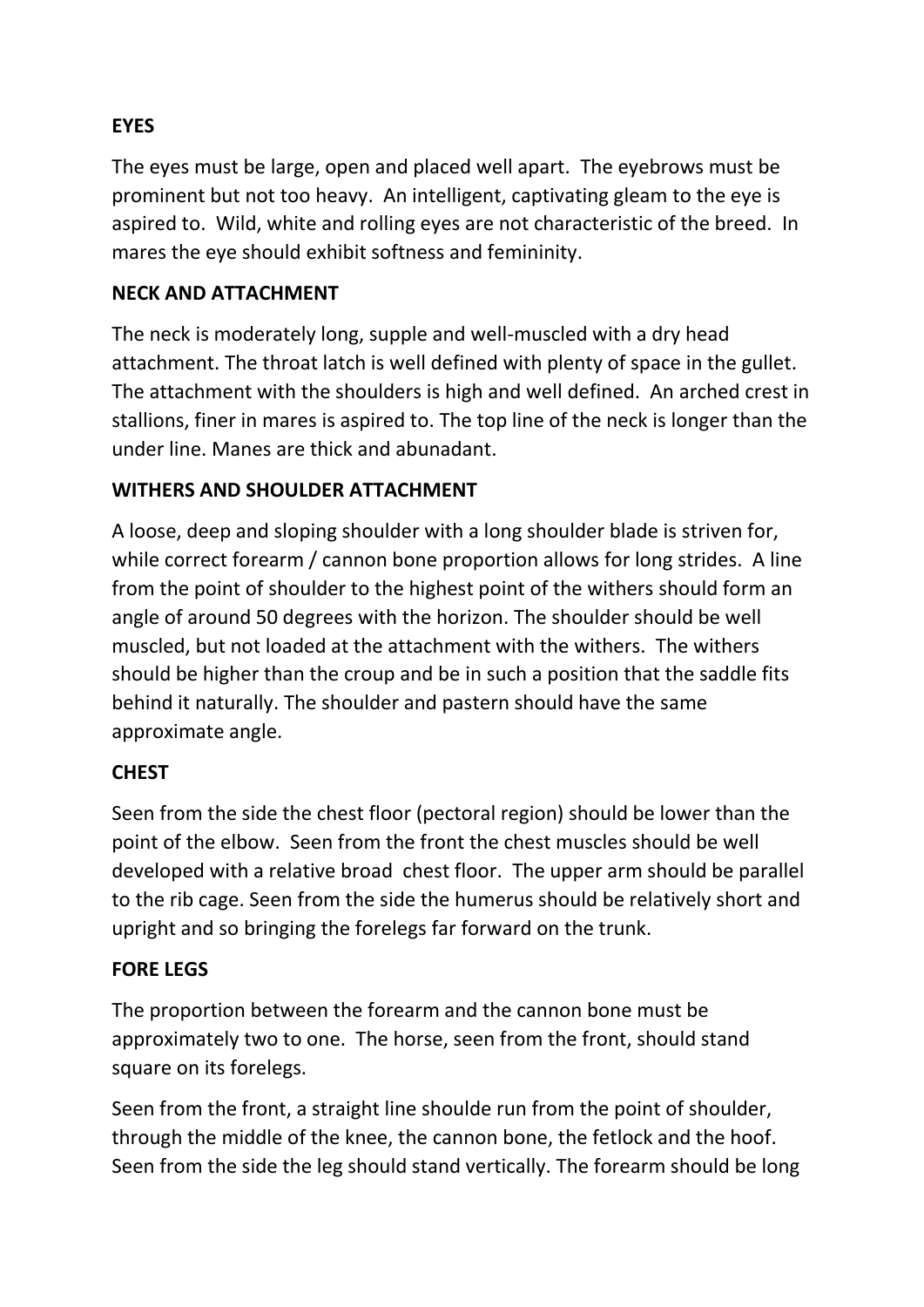and muscled. The knees, seen from the front, are deep, broad and dry with the tendons equal and clearly visible. The fetlock should be relatively large and dry/clean. The pastern moderately long and resilient /elastic with the same angle as the shoulder.

## **MIDDLE**

The top line of the middle portion is formed by the back and the loins. It must run more or less horizontally and join the croup smoothly. The top line should be shorter in comparison with the under line. The ideal is that the horse should have a short, well-muscled back with strong loins but stand over a lot of ground.

To accommodate a deep chest and provide plenty of space for the heart and lungs the rib cage must be oval. For the horse to have a good constitution the short rib must be well sprung and long to provide for a deep and full flank. The space between the last rib and the hip must be relatively small.

# **HIND QUARTER**

The hind quarter must be relatively long and muscled from the point of hip to point of buttocks. Seen from the back the hind quarter must be broad between the pins, with the hips and croup well-muscled and full. The croup, seen from the side, slants moderately downwards, with a relatively high tail set. A too flat croup, or too much of a slant, are discriminated against. Seen from behind the hind quarter, inside and gaskin should be well-muscled and full low down towards the hock. The gaskin must be long, broad and strongly muscled. The proportion between the gaskin and cannon bone must be as near as possible to two to one.

# **HIND LEGS**

The hind legs, seen from behind, are parallel and are straight from point of buttocks through the the hock, cannon bone, fetlock and to the hoof heel. Seen from the side a straight line can be drawn from the point of buttock, right on the back line of the cannon to the ground. The pastern must be moderately long and elastic but can be more upright than the forelegs' pasterns. Fetlocks must be broad and strong.

# **HOOVES**

Seen from the side the hoof has more or less the same angle as the pastern. A well-formed hoof with a relatively high heel is ideal with the hoof wall broad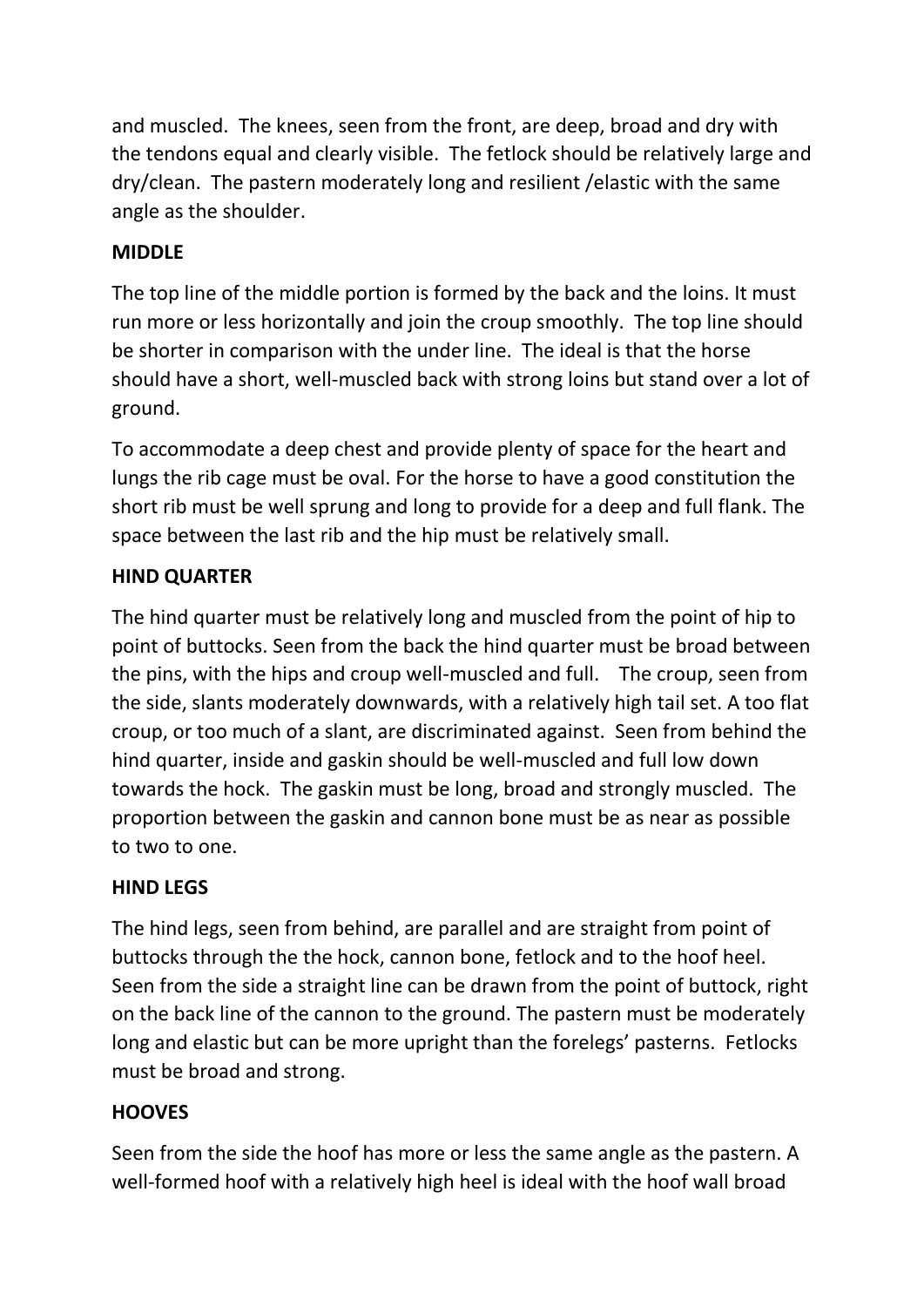and thick. The coronet must be rounded. Guard against pinched heels but also against too open heels and flat soles. Seen from underneath, the sole is concave with a prominent, elastic frog. The frog should divide the hoof in half, from front to back .

#### **REPRODUCTIVE ORGANS**

The reproductive organs must be well developed and complete (ie in stallions both testicles must be present). In mares the udder must be well formed and large.

# **UNDISERABLE CHARACTERISTICS / DISCRIMINATIONS**

- Conformation points that deviate from the ideal such as: a coarse, fleshy head; small eyes; short thick round neck; short upright shoulder; too fleshy (loaded) shoulder and point of shoulder; sway back, poor back muscling; too long a back; roach back**;** a too high/pointed (dakkig) or too flat croup; back at the knee (calf knees); over at the knee; poor hoof wall; flat open hooves; hooves that turn excessively outwardly or inwardly (splay or pigeon toed); cow hocks; sickle hocks; x legs; upright, short pasterns; tied in under the knee.

- Characteristics that prevent functional/performance efficiency.

- Colour deviations such as a too large a blaze, or extremely high socks.

- A horse that does not move rhythmically, balanced, with impulsion and long strides.

- Thick and long fetlock hair feathers.
- A non-typical head (especially a fleshy coarse head).
- A head/neck setting that is too coarse.
- Long ears.

# **Disqualifications**

When judging or inspecting the Nooitedachter take note of the following undesired characteristics and the reasons for the disqualification.

- Undesirable temperament. Horses that are clearly afraid of people (menssku), aggressive or unpredictable.